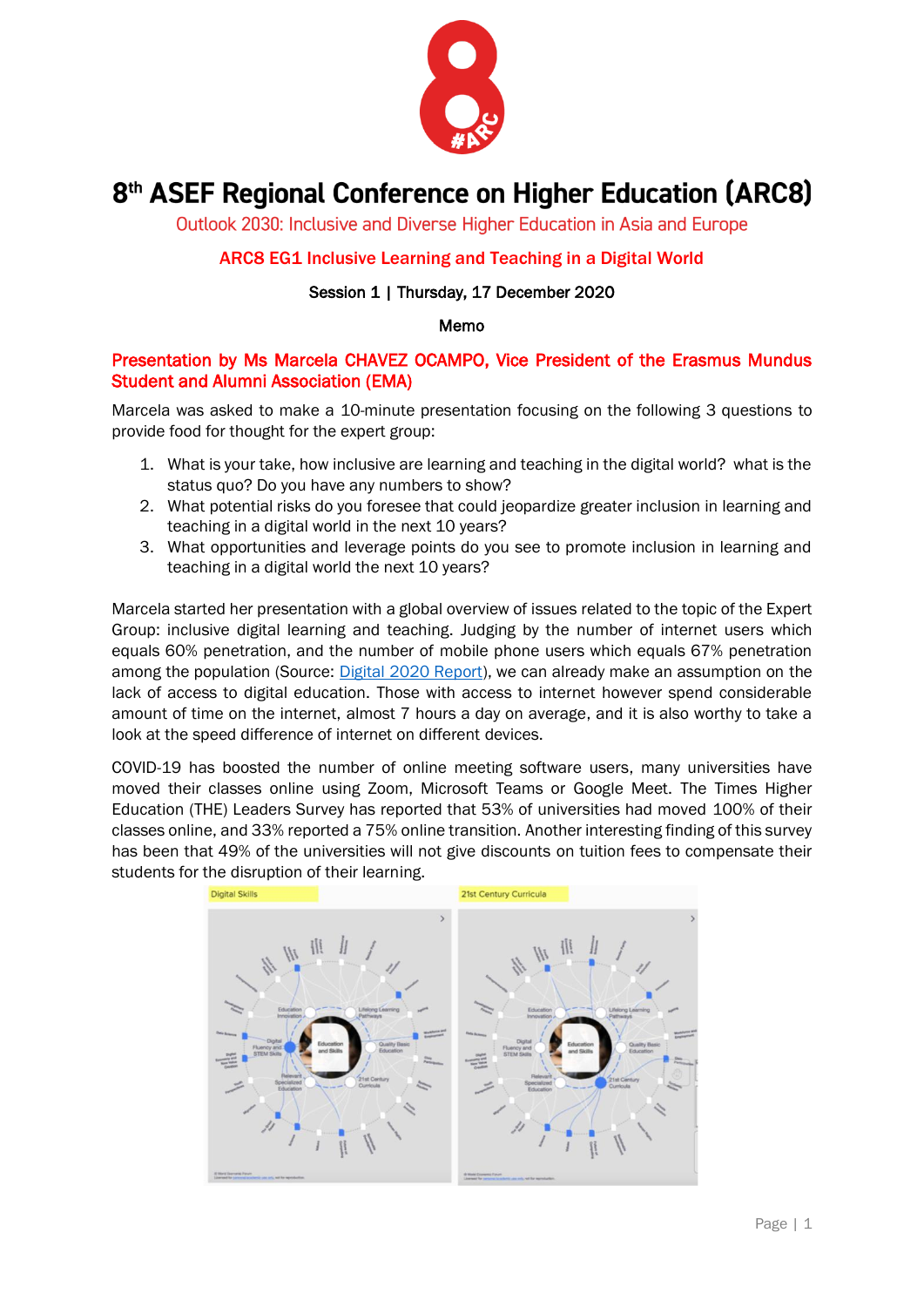Regarding the global education trends and skills, the World Economic Forum identified the top Digital Skills (innovation, workforce and employment, future of computing, science, The Great Reset, digital economy and new value creation, data science, fourth industrial revolution). However, these only partially cover the 21<sup>st</sup> Century Curricula skills (behavioural sciences, innovation, civic participation, future of computing, values, science, fourth industrial revolution). These have nothing to do with what we are currently universities teaching their students.



People are also not aware of the exponential growth of computer technologies and all the topics related to exponential thinking. Technology changes occur gradually and then suddenly they accelerate, and the curve becomes really steep. If technology continues to evolve at an exponential growth, we will arrive to the Singularity. The Singularity is used to describe the are when artificial intelligence supplants human intelligence as the most

capable processing power. This will result in many disruptions including business, and universities should prepare students for this, as it will affect every career.

Following this overview Marcela proceeded to share her thoughts on potential risks that could jeopardise greater inclusion effort in the next decade. She summarised her thought around the following key points:

- Digital divide: While learners are showing great resilience, the digital gap dramatically exacerbated by the pandemic effects, people in rural areas mainly don't have access to technology.
- **Cost of Education: Students might not want to pay the same for an online programme than** for an in-person one. Universities are not willing to lower tuition fees.
- **Remote work: During the pandemic many people decided to move out of the cities and** work remotely from the rural areas. Internet access still needs to be solved and online education will continue.
- **•** Abundance of choices: Students can apply for university in any country, or learn from any resource on the internet (MOOCs, YouTube), platforms in other industries (Netflix, Spotify)
- **Exponential technologies and exponential thinking: Universities fail to teach their students** how to think exponentially. In the era of exponential disruption, the most dangerous thing to do is what you did yesterday. Case studies become more and more irrelevant as we start moving towards the future, that does not have the same set of rules. Moving out from competition to a collaboration of abundance, where things are becoming free.
- **EXIM** Skills mismatch: Between university graduates an the needs of employers in most eocnomies. Without adequate modifications to education and training systems, this gap between supply and demand is projected to grow significantly.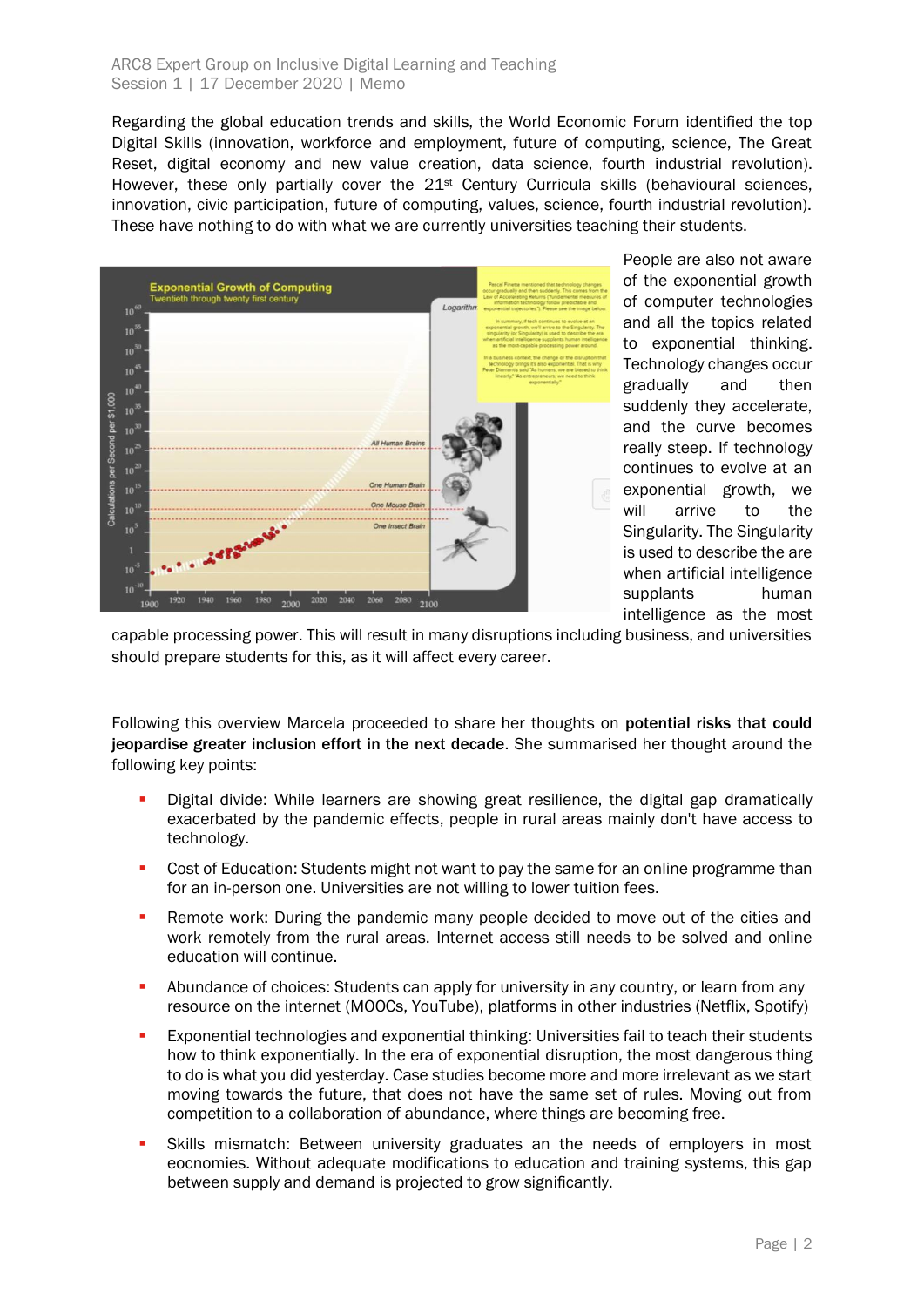- Digital Fatigue
- Lack of social interaction with classmates

Regarding the opportunities or leverage points that could lead to greater inclusion in digital learning and teaching in the next decade, Marcela shared the following thoughts with the expert group.

| HEI business model innovation                            |                                                                     |
|----------------------------------------------------------|---------------------------------------------------------------------|
| Learning design                                          |                                                                     |
| 21st Century Curricula                                   |                                                                     |
| Incorporating exponential technologies to the curriculum |                                                                     |
| Train teachers on these topics                           |                                                                     |
| Improve learning platforms and technology usage          |                                                                     |
| Foster human connection, empathy, and compassion         |                                                                     |
|                                                          | What leverage points do you see to promote inclusion in this field? |

Click here to see Marcela's presentation and additional resources: [Mural presentation.](https://app.mural.co/t/processes8532/m/processes8532/1607885489447/2759a01786cab1061dd4c12c596063037a60e84d)

After Marcela's presentation, members of the expert group shared to the following inputs, reflections related to the status quo, risks and opportunities presented.

#### Comments on Status Quo:

- The  $21^{st}$  century skills listed by WEF are being already taught in some parts of Europe financed by EU Commission to develop content on data science and AI in different disciplines e.g. medicine, tourism, law. Algebra College is involved in a project like this.
- **E** A new buzzword getting much attention in Japan nowadays: Society 5.0. This term describes the society that comes after the digital transformation, and the skills and competencies that people need to have essentially in order to be employable in Society 5.0. 21st century skills used to be in the focus of attention, but now we have to go beyond, and we need a paradigm shift in the curriculum. At policy level a new ministry, the Ministry of Digitalisation of Japan will be responsible for putting this phase forward.
- **•** In Japan, programming an AI are already part of the elementary level education. The power of AI has been rapidly penetrating to the world and changing the demand for future human skillsets. For example, speaking foreign languages will not be a high demand skill any more, with the wide-spread availability of automated translation. However, humans will need to get training on how to speak in a way that machines can understand, recognise and process. We will see many more unexpected skills rising in the future.
- Quality assurance of online opportunities needs to be addressed in the status quo. Learners have a lot of opportunities to do online classes, but they have difficulty in choosing the best one that fits them or the one that provides the quality standard that will enable them to improve uh themselves as professionals.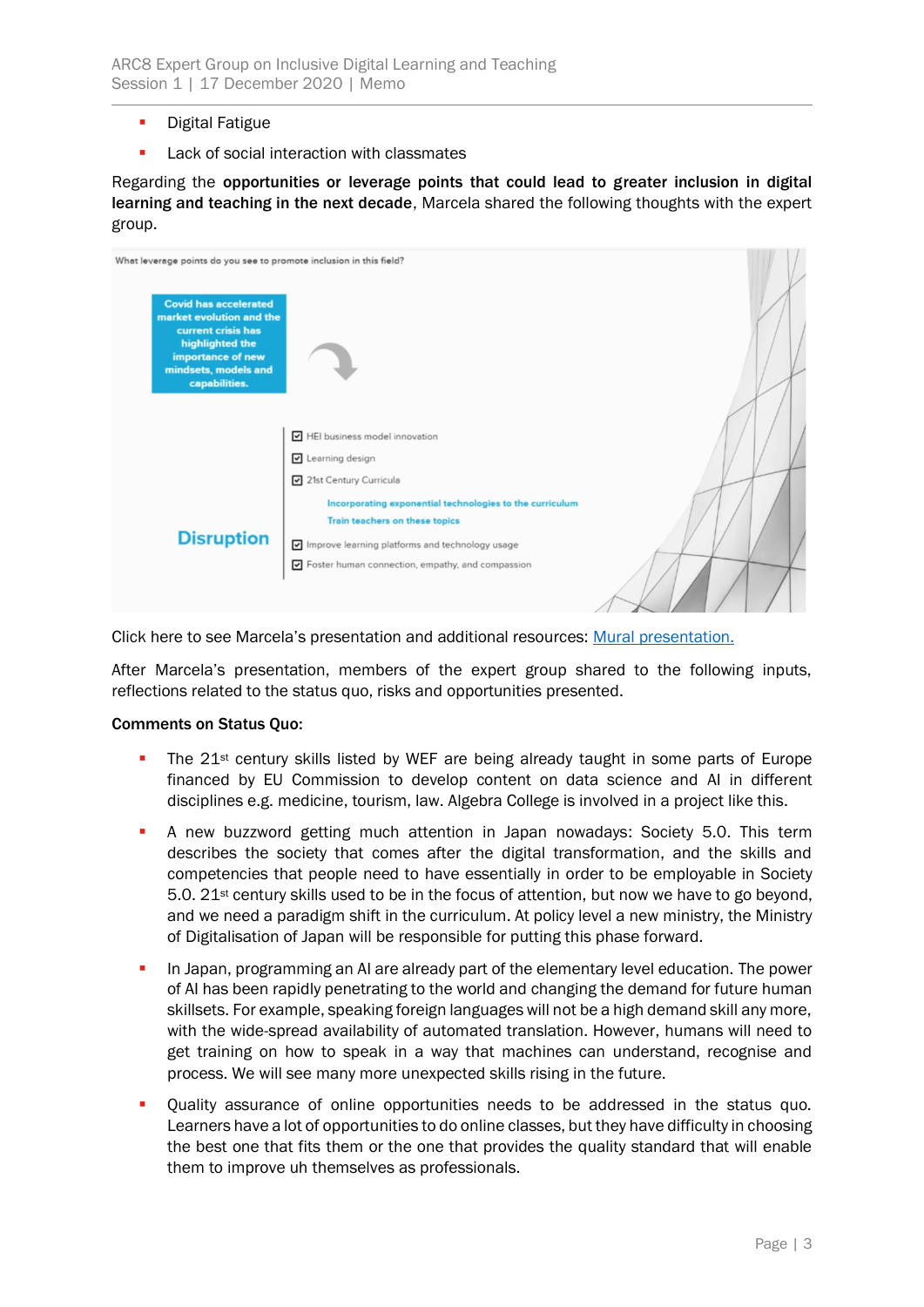### Comments on Risks:

- The main risk lies in policies. Political aspects of new technologies need to be analysed and ethical guidelines need to be associated with their use. Students must be a part of this policy making process.
- **EXECT FUTURIER 1** Futurists are saying that they only can predict the next three or four months at maximum, because the world is changing so fast. They do not recommend companies to make more than five years plans. So, the only thing that we can recommend from a policy perspective is having flexibility, because we know that stakeholders will need the capacity to change and adapt quickly over time.
- **•** The real risk is in the way we are handling this paradigm of change. Do we want to change cultures in higher education, educate future ready graduates? Do we know how to educate future ready graduates? We did plenty of research on future readiness of universities and higher education systems, and the general perception of stakeholders was that they are not ready for a paradigm change. So, the question is how can we leverage now this emerging digital higher education power to focus more on future skills?
- **•** There is a risk that we become content centric again, that we think higher education is about content. The "renaissance of content" is dangerous, we already know that education is not about sending around books or learning materials, that it is really more, it is weaving a network of experiences through digital technology, connecting humans and resources, critical reflection of their actions and so on. We should not go back to the renaissance of content and that is the risk I would like to highlight here.
- **•** The community stakeholder approach is an opportunity for digital learning. It means that different actors of society need to get involved into the design and delivery of higher education. We need to move away from the professor to student relation and invite actors like parents, private sector, NGOs, etc.
- **·** The co-creation process of digital formats enables relevant stakeholders to become part of the process and define the future of education. We need legal frameworks in which this co-creation process can happen.

### Comments on Leverage Points:

- There is an opportunity to utilise the significant number of hours people spend on the internet for more learning. Peoples' habits could change in order to spend their time at least partially for learning while they are online. Universities need to rethink their position and think about abundance of cheap content online, they could come up with something innovative in their strategy.
- All of us should be aware that the speed of change in which we live right now is the slowest speed of change we are going to experience in the rest of our lives. I am not sure how long can we call it a disruption and just accept that changes are fast and going to get even faster.
- **•** A thought on false opportunities and real opportunities. The false opportunities are concepts that we hear a lot e.g. personalization of learning. Personalization of learning in practice typically means making learning efficient and saving money and all other measures rather than actually empowering individuals to develop and become and full persons.
- **•** There is a tension between universities as seats of excellence and expertise and learning and research on the one hand, and on the other hand, students being reconceptualized as consumers of learning, who can buy and grab what they want. This tension is significant